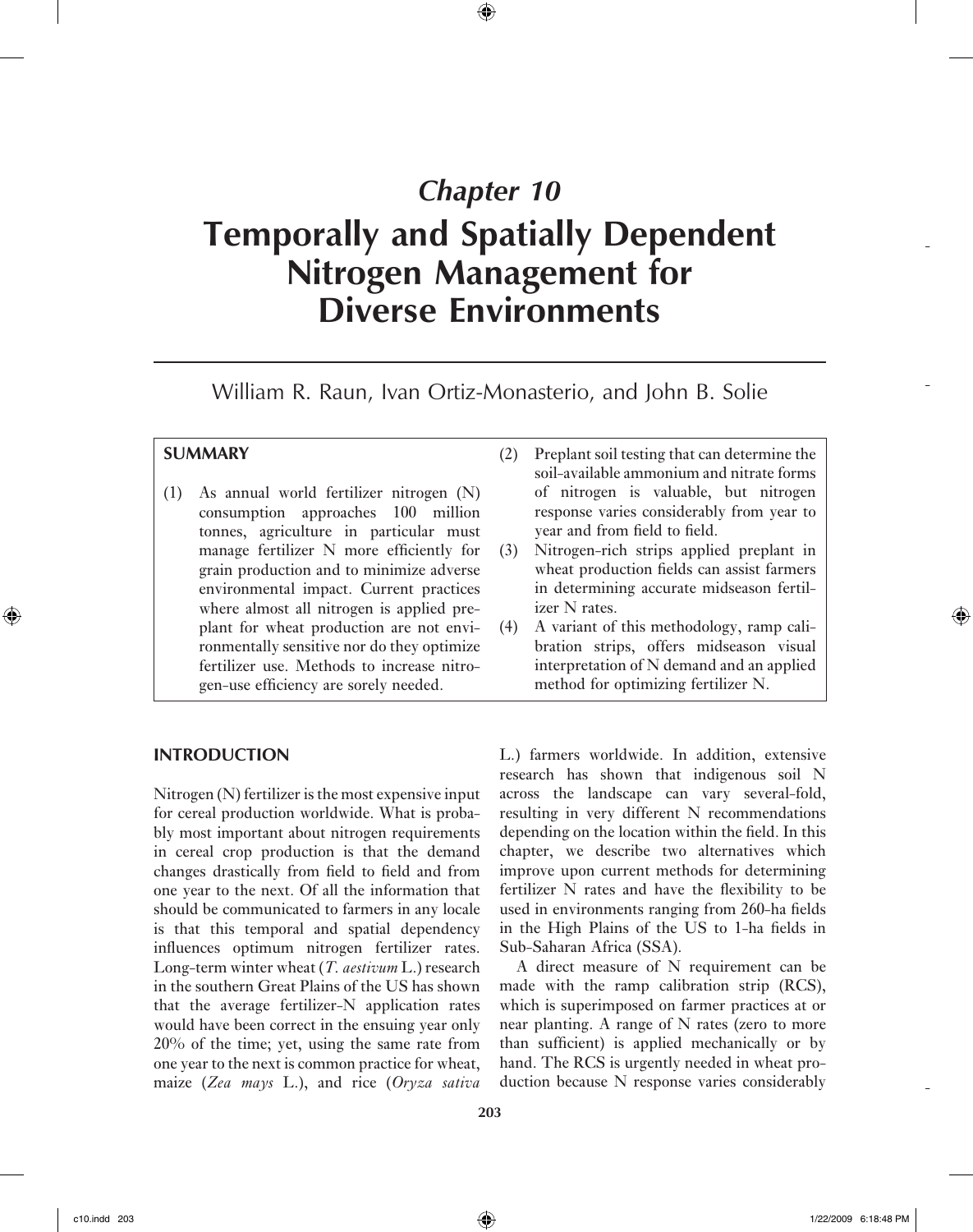from year to year and from field to field. Soil testing procedures for  $NH_4-N$  and  $NO_3-N$  are valuable, but when taken at or near planting they cannot compensate for subsequent effects of the environment, especially in winter wheat that usually encumbers over 240 days in its growth cycle. The RCS allows farmers to make a visual or optical-sensor interpretation midway through the growing cycle and an ensuing N rate adjustment based on expected N response. Similarly, the N-rich-strip methodology that envelopes yield potential prediction has proven to be a reliable method for improving fertilizer N application in cereal production (www.nue.okstate.edu). Applying all N preplant for wheat, well known to be an inefficient method of applying fertilizer N, is no longer advisable, since field-tested alternatives are available.

# **NITROGEN-USE EFFICIENCY AS A DRIVER OF NEW TECHNOLOGY**

Creating quantifiable methodologies to determine optimal rates of soil nutrient inputs that can be used both in high-production, large-scale, hightechnology production systems and in developing-world single-hectare farms is a daunting task. Nonetheless, we must make the effort to package scientific results in forms applicable to all agricultural environments encountered in wheat production regions around the world. None of the existing methods for determining plant nutrient needs are easily scalable or readily adoptable by farmers in these diverse environments. The approaches described herein are scalable, and they have the potential of being adopted in myriad situations in developed versus developing regions, in stress versus limited-stress environments, or by small-scale versus large-scale farms.

In both wheat and maize production systems, preplant application has been documented as being the most inefficient method of applying fertilizer N (Mahler et al., 1994; Randall et al., 2003). Split-N application increases nitrogen-use efficiency (NUE) in cereal production systems by

taking advantage of the improved efficiency of applying N fertilizer midway through the growing season. Nitrogen-use efficiency is defined as grain N uptake in fertilized plots minus grain N uptake in nonfertilized plots, divided by the N rate applied. With this in mind, methods that improve upon present approaches for midseason fertilizer N applications will ultimately deliver increased NUE, will improve farmer profitability, and will minimize adverse environmental impact.

 $\bigcirc$ 

Recent research to develop optical sensors and the requisite agronomic science has now provided tools to allow optimization of N use, which is the most significant input for wheat production. Of the more than 56 million tonnes of fertilizer N applied to all cereal crops each year, 66% is not recovered by the crop, some of which is immobilized in the soil and the remainder is lost via denitrification, volatilization, gaseous plant N loss, leaching, and surface runoff (Raun and Johnson 1999). If NUE could be improved from the current level of 33% (Raun and Johnson 1999) to more than 50%, the annual world savings would exceed \$10.8 billion. Since 1992, scientists at Oklahoma State University have been working on the development of an optical-sensor-based approach to improve fertilizer NUE in wheat and other cereal crops. In 1998, the first active lighting sensor was successfully used to accurately predict cereal grain yield potential from midseason vegetative readings. Output from this sensor was later adapted to accurately predict midseason fertilizer N needs and to improve NUE (Raun et al., 2002). Farmers using the sensor on wheat and maize have realized average increases in revenue exceeding \$20/ha. While this technology has been successfully extended in Mexico, India, Argentina, Pakistan, Australia, Canada, and the US, it must be modified to produce an inexpensive optical pocket sensor that can be extended even further. Science-based decision-making algorithms must be modified for the crops and needs of developing-world farmers.

Judicious and prudent use of N fertilizer has never been more important, especially

⊕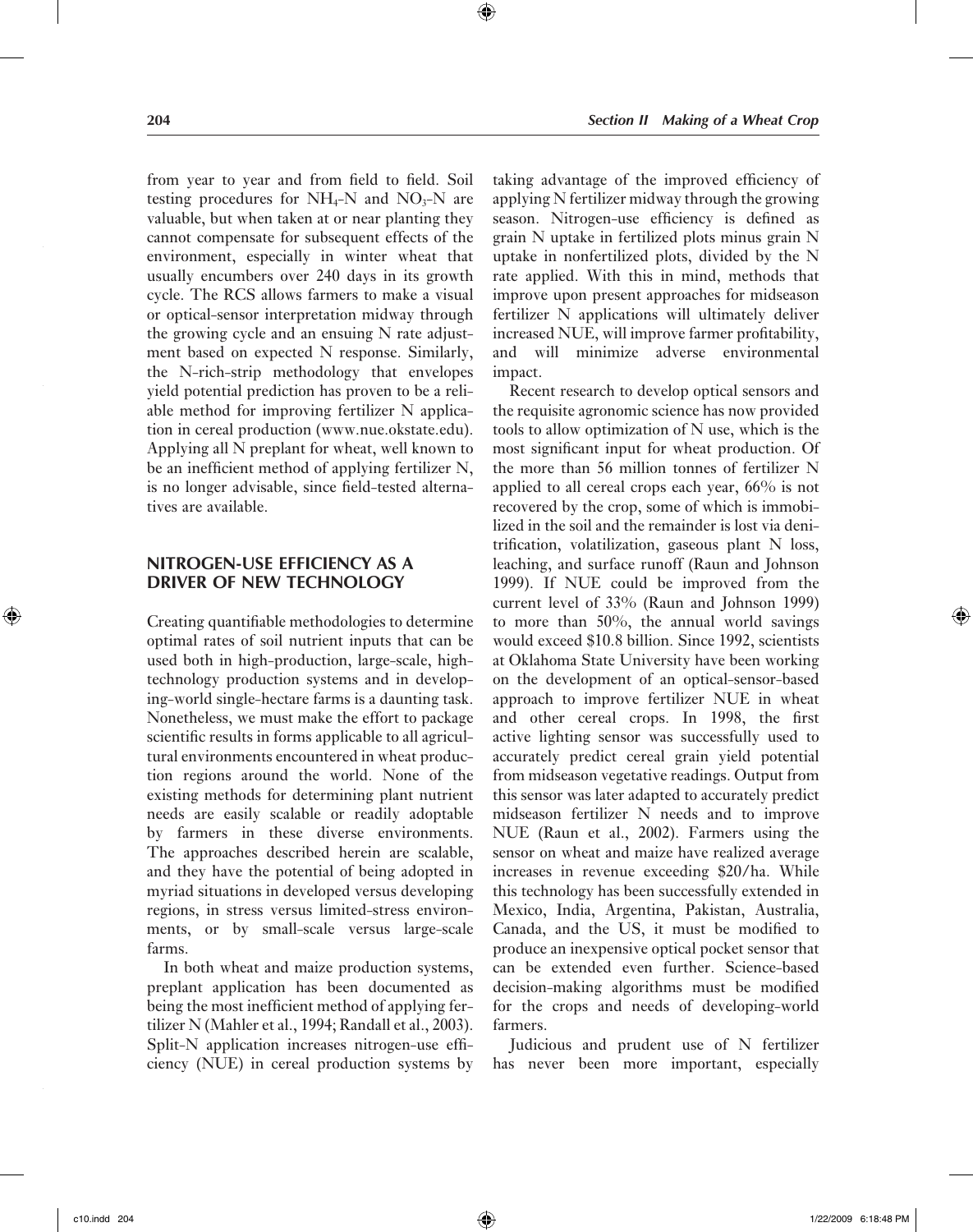⊕

considering the rapid escalation of natural gas price and the adverse environmental effects of irresponsible N use. This importance is amplified by the yield and nutritional penalties from not having applied sufficient N. The key to successfully introducing these technologies and scientific developments to farmers in the developed and developing world is the creation and extension of a comprehensive package of technology, science, education, and financing. In the absence of an entire package or system these technologies and scientific breakthroughs will not be adopted. The optical-sensor-based systems further described can provide the agronomic science and sensing technology components of this package.

# **CASE STUDY: WHAT DEFINES DIVERSE ENVIRONMENTS**

Improved N management has never been more important than it is today, whether or not the environment is diverse and challenged in some way. Because fertilizer N used in cereals accounts for more than 60% of the total N (Alexandratos 1995, p. 190) used worldwide (90 million tonnes), maize, wheat, and rice farmers are the obvious

target when accusations of mismanagement arise. An examination of fertilizer consumption and production data from Sub-Saharan Africa (SSA) and the US illustrate the importance of addressing the problem of imprecise use of N fertilizer (Table 10.1).

Today, SSA has a population exceeding 699 million persons. In 2005, SSA produced 97,317,420 t of cereal grain on 88,435,068 ha, or a mean of  $1.10$  t ha<sup>-1</sup>. A total of  $26,801,040$  ha of maize was harvested in SSA, with a total production of 40,473,062 t, or a mean maize yield of 1.51 t ha-<sup>1</sup> (Food and Agriculture Organization 2007). Wheat, sorghum (*Sorghum bicolor* L.), rice, and millet (*Pennisetum glaucum* L.) comprise the majority of the remaining cereal production (Table 10.1). Alternatively, the US produced 364,019,526 t of cereal grain on 56,404,000 ha, resulting in  $6.50$  t ha<sup>-1</sup>. Fertilizer N consumption for SSA in 2005 was 1,307,443 t, of which 60% was estimated to be consumed for cereal production (Alexandratos 1995, p. 190). This translates into an anemic average N rate of  $4 \text{ kg ha}^{-1}$  for more than 88 million hectares of cereals produced in SSA. In the US, 6,526,998 t of fertilizer N was consumed for cereal production, and the average annual N rate was  $52 \text{ kg ha}^{-1}$  for all cereals. While SSA represents 10% of the world population, it

**Table 10.1** Production and nitrogen use statistics for cereal production in Sub Saharan Africa (SSA), the US, and worldwide.

|                                          | <b>SSA</b>  | US            | World          |
|------------------------------------------|-------------|---------------|----------------|
| <b>Population</b>                        | 699,813,000 | 300,000,000   | 6,600,000,000  |
| Cereal production (ha)                   | 88,435,068  | 56,404,000    | 657,085,620    |
| Maize (ha)                               | 26,801,040  | 30,081,820    | 138,163,504    |
| Wheat (ha)                               | 2,631,932   | 20,226,410    | 210,247,188    |
| Sorghum (ha)                             | 25,829,881  | 2,301,470     | 41,689,272     |
| Rice (ha)                                | 8,477,895   | 1,352,880     | 147,455,159    |
| Millet (ha)                              | 20,480,119  | 200,000       | 34,242,897     |
| Cereal production (t)                    | 97,317,420  | 364,019,526   | 693,427,825    |
| Maize production (t)                     | 40,473,062  | 280,228,384   | 601,815,839    |
| Cereal yields (t ha <sup>-1</sup> )      | 1.10        | 6.45          | 1.06           |
| Maize yields $(t \, ha^{-1})$            | 1.51        | 9.32          | 4.36           |
| Fertilizer N (t)                         | 1,307,443   | 10,878,330    | 84,746,304     |
| Fertilizer N, cereals (t)                | 784,466     | 6,526,998     | 50,847,782     |
| N rate, cereals ( $kg \text{ ha}^{-1}$ ) | 3.99        | 52.07         | 34.82          |
| N fertilizer costs (\$)                  | 706,019,220 | 5,874,298,200 | 45,763,004,160 |

*Source:* Food and Agriculture Organization (2007).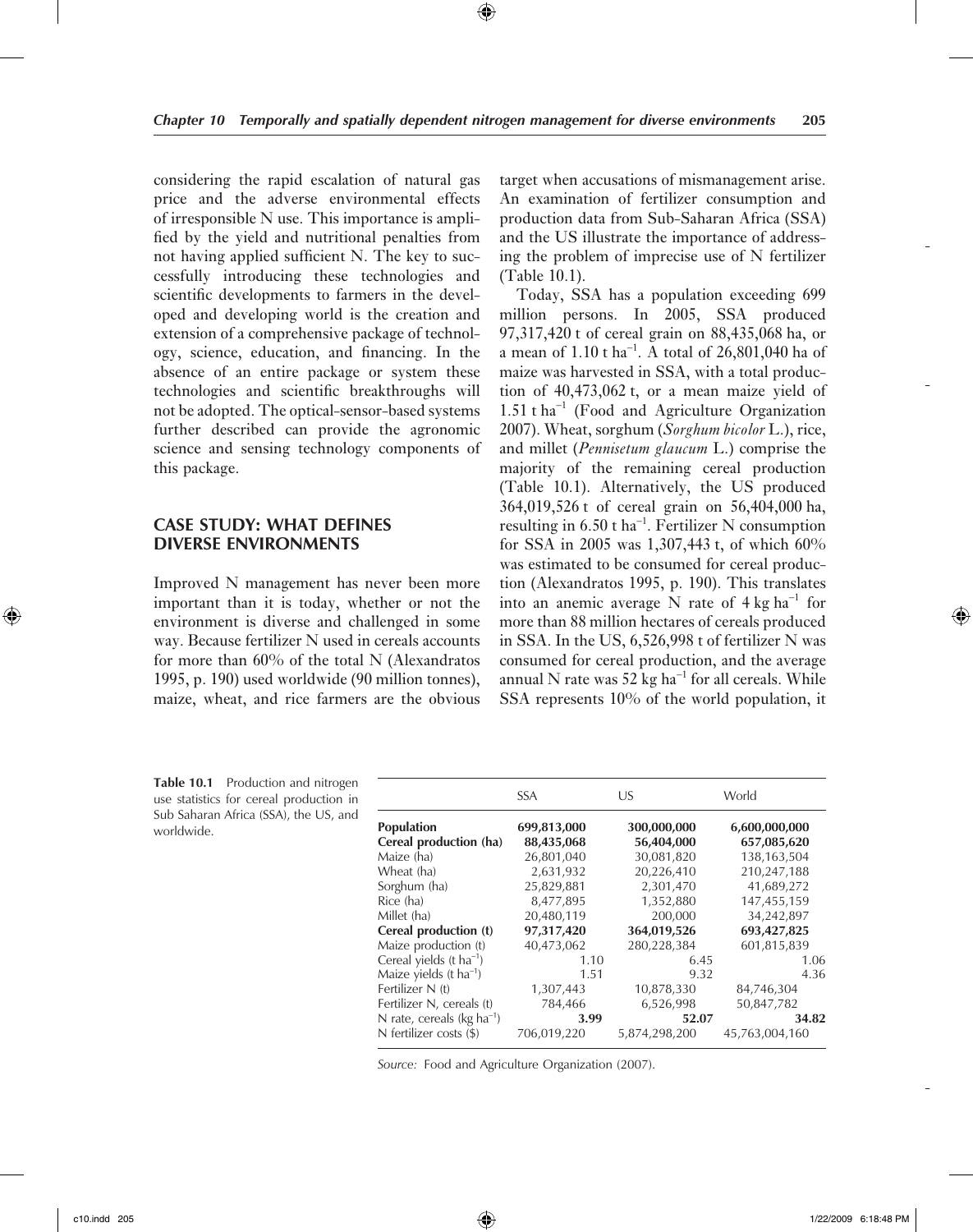consumes less than 1.5% of the world fertilizer N. The US consumed 10,878,330 t of total fertilizer  $N$  in 2005, or 13% of the world total, with less than 5% of the world population. However, in either case, farmers likely are inaccurately and imprecisely estimating the actual nitrogen demand of the crop.

 $\bigcirc$ 

Malakoff (1998) estimated that excess N flowing down the Mississippi River was valued at over \$750 million. With increased N prices, that value now exceeds \$1.0 billion per year. This becomes increasingly important considering that SSA spent only \$706 million on fertilizer N in 2005 for 88,435,068 ha of cereal production, while the US spent \$5.8 billion on N fertilizer for over 56,404,000 ha of cereal production. While cereal farmers are making some effort to improve upon their fertilizer use efficiency, it is disturbing to note that the excesses from fertilizer N loss that end up in the Mississippi River each year exceed the total amount of N fertilizer applied for cereal production in SSA.

The underlying message is that existing technologies for optimizing the use of nitrogen fertilizers can be increased in all agricultural environments. The consequence has been either gross overapplication of N in regions with high levels of mechanization and abundant supplies of N fertilizer or gross underapplication in regions of limited N supply and small farms. The failure of existing technologies to determine optimal N application rates has been a compelling incentive to develop robust, simple, and flexible methods for determining N application rates to correct N deficiencies.

#### **IS NITROGEN NEEDED**

The fundamental question that must be answered for all nutrients is, "Is it needed?" The appropriate application rate is consequential to determining whether or not added amounts of the nutrient in question are needed. While simple and seemingly straightforward, this question is not always properly addressed, regardless of productivity level of a particular operation. With current approaches to soil testing, the decision to apply N

is determined using chemical analysis of surfaceand subsurface-soils for  $NH_4-N$  and  $NO_3-N$ levels. If these surface and subsurface levels of inorganic N are high, the demand for N can be small (Ferguson et al., 1991, 2002). However, increased amounts of inorganic N are normally associated with an increased risk of  $NO<sub>3</sub>-N$  leaching (Andraski et al., 2000). Despite the ability to detect excesses in inorganic N in soil profiles, soil testing in US wheat production is not routine. As a result, future broad adoption of soil testing for N in the developed or developing world is not expected, nor is it expected to be a future solution of N management in wheat. In this regard, the identification of any technology that improves upon poor N-use efficiency present today will help in the long term.

Two fundamental reasons for the shortfall in using soil chemical analysis to determine N levels is the high mobility of nitrate N and the variation in available nitrate N as a consequence of changes in the soil environment from year to year. This problem is further compounded by variable availability of N throughout a given field. The former is termed *temporal variability* and the latter *spatial variability*.

# **Importance of spatial variability on N requirement**

The applied question of whether or not N should be applied can be answered by applying a N-rich strip (NRS) in each field and each year. The NRS is essentially a rate of preplant fertilizer that will ensure no N deficiency is encountered in the crop throughout the growth cycle. Preplant fertilizer is by far the most inefficient method of applying N and that should be discouraged. Any methodology that works to partition the total amount of N to be applied will provide improved NUE versus preplant N applications. The NRS, as it is applied in a portion or strip of the field as the name implies, serves simply as a guide for midseason N determination. Having the NRS in no way replaces the need to apply a modest rate of preplant N.

As was reported by Ortiz-Monasterio and Raun (2007), many farmers worldwide have historically

⊕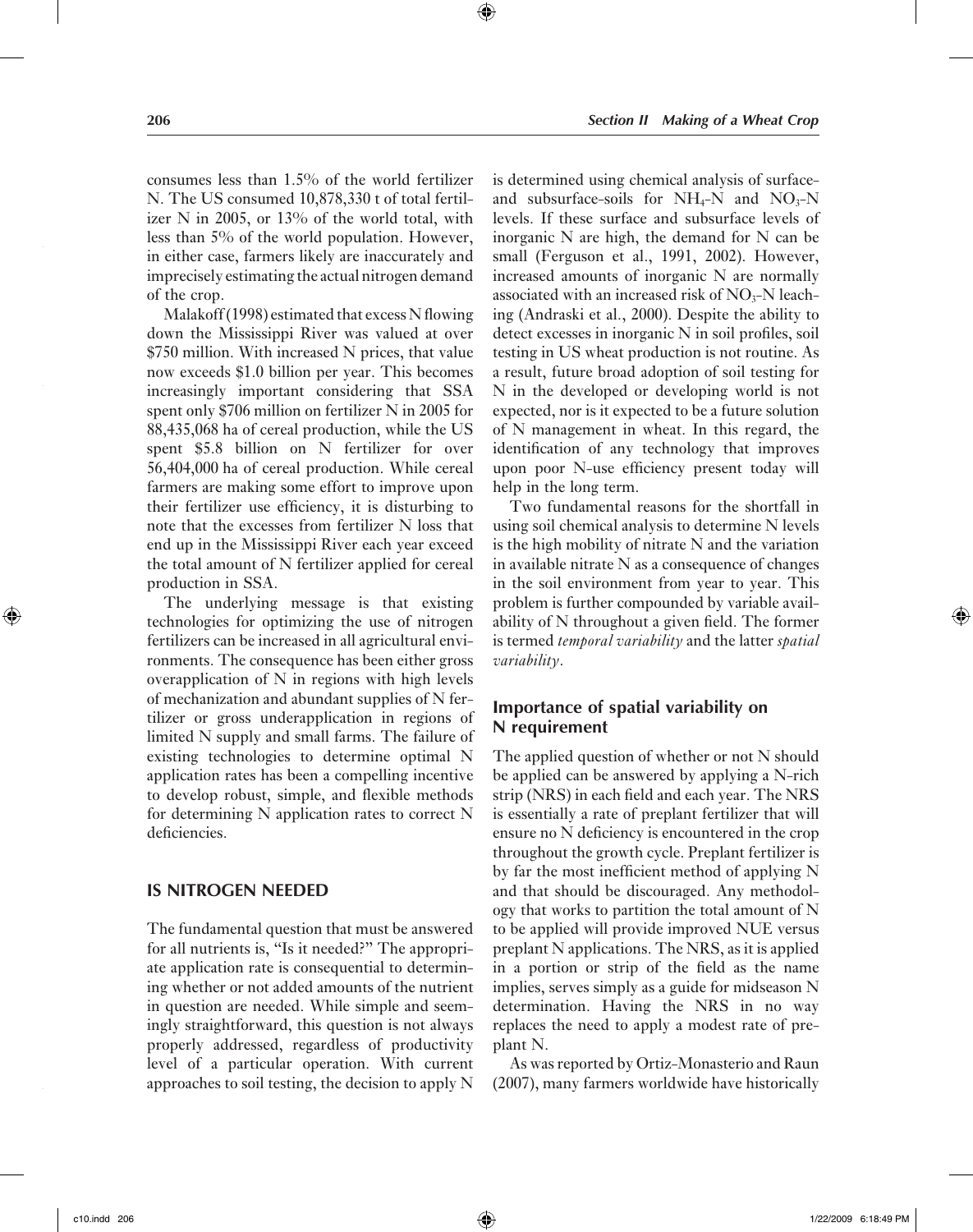$\bigoplus$ 

applied excessive amounts of N, and as a result, soil-profile inorganic N levels can be quite high. The demand for midseason N is then gauged via observable differences in plant growth at the time top-dress or side-dress N is usually applied. This can be further refined using a GreenSeeker normalized difference vegetation index (NDVI) sensor (Ukiah, CA; www.ntechindustries.com), combined with online algorithms for wheat and other crops (www.nue.okstate.edu) that determine precise N fertilizer needs as discussed later in this chapter. The NDVI measurement essentially provides an accurate estimate of the total amount of biomass present by accounting for the amount of red and near-infrared light absorbed (or reflected) by the plant canopy (Moges et al., 2004). By having an estimate of total biomass, yield potential can then be estimated by dividing biomass by the total number of days from planting to sensing in which growing degree day values  $[GDD = (T_{min} + T_{max})/2 - 4.4$ <sup>o</sup>C] were positive. This estimate, which is termed the *in-season estimate of yield*, essentially provides a value for growth rate, or biomass produced per day (Raun et al., 2005).

In other studies examining spatial variability, researchers have found that optimal nitrogen fertilizer rates vary widely from field to field (Cerrato and Blackmer 1991; Schmitt and Randall 1994; Bundy and Andraski 1995). In regions where spatial variability is present, using the average optimum N rate across a given region would be inadvisable in many of the fields. Other studies

have evaluated both temporal and spatial variability and quantified their relative importance. It is interesting that two of these studies, one with rainfed maize in the midwestern US and the other with irrigated wheat in the Yaqui Valley of Mexico, concluded that spatial variability was three times more important than temporal variability (Babcock 1992; Lobell et al., 2004).

# **Importance of temporal and spatial variability combined**

Recent work by Raun et al. (2008) highlights the importance of placing a NRS or RCS in each field, every year. The RCS approach is a variant of the NRS: instead of having one high N rate and the farmer-practice N application, an automated system is developed to apply a range of N rates at fixed intervals. When evaluated during the crop season, the RCS provides a visual response curve (Raun et al., 2008). This is recommended because the demand for fertilizer N differs each year as a function of the environment, and in each field as a function of the soil type and previous management practices. Therefore, the only way to decipher N need is to index temporal and spatial variability. Similar research by Miao et al. (2006) showed that the economically optimum N rate for maize production averaged  $125 \text{ kg ha}^{-1}$ , but that it varied from 93 to 195 kg  $ha^{-1}$ .

Long-term winter wheat grain yield data from check (no N applied) and fertilized  $(112 \text{ kg N ha}^{-1})$  plots are reported in Fig. 10.1.



**Fig. 10.1** Winter wheat grain yield means from long-term Experiment 502 at Lahoma, Oklahoma. Plots received no N fertilizer  $(0 \text{ kg N ha}^{-1})$ or were annually fertilized  $(112 \text{ kg N ha}^{-1}).$ 

⊕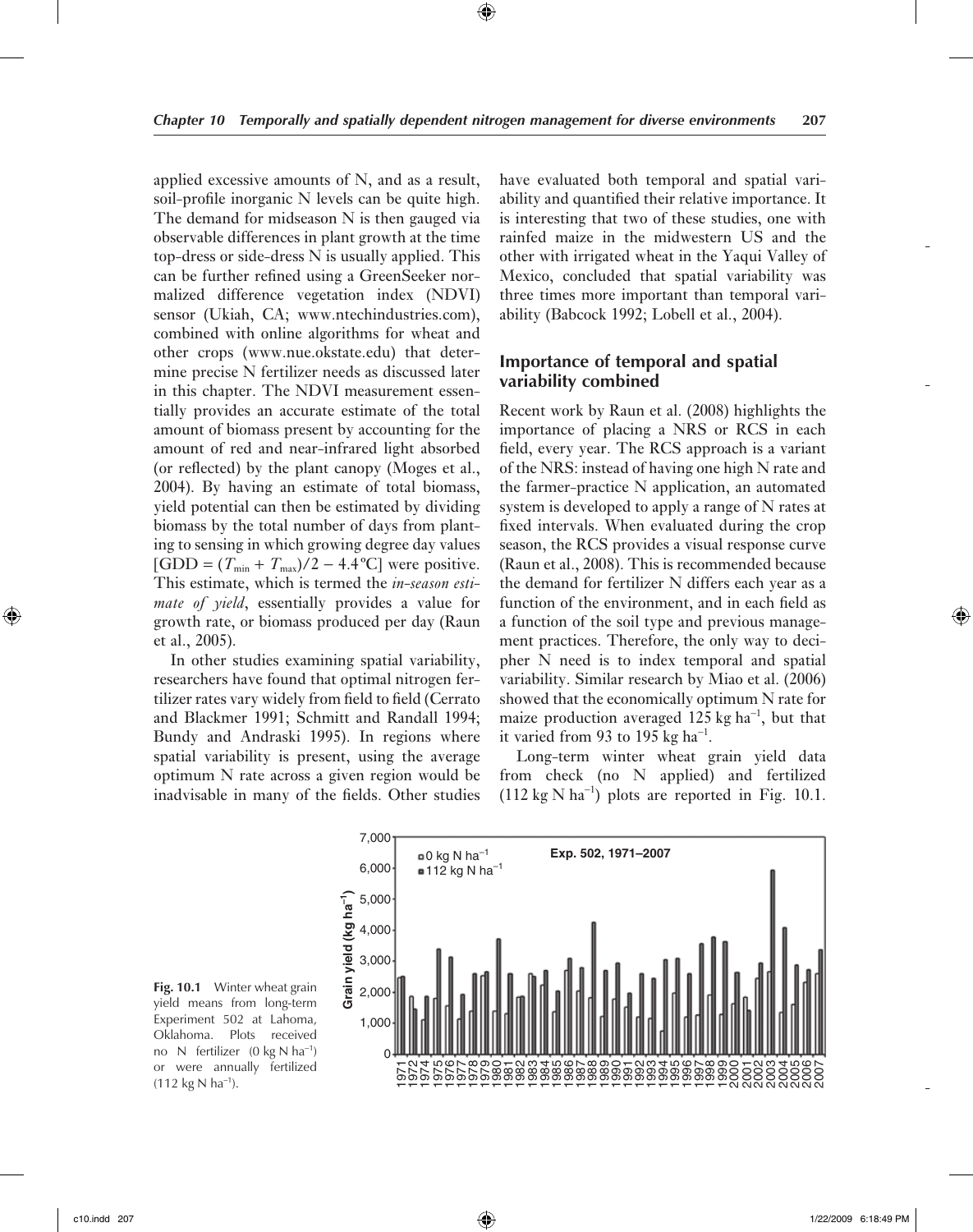These long-term trials were conducted in an area that received the same management practices from year to year. In this case, winter wheat was grown under conventional tillage, planted in October, and harvested between June and July. Evident from this work is that the demand for fertilizer N changed dramatically each year and this demand was unpredictable, similar to maize results reported by Miao et al. (2006). The variable demand for fertilizer N represents the influence of the environment (rainfall and temperature), soil type, and previous crop management on yield potential, which in turn can affect N responsiveness. Factors which impact yield potential are numerous, unpredictable, and change each year. This could include variable plant stand due to moisture stress, delayed planting due to excessive autumn rainfall, surface soil crusting, in-season moisture stress, diseases (various), lodging, soil type, and previous history of fertilizer use.

From the same data presented in Fig. 10.1, the optimum mean fertilizer N rate that resulted in maximum wheat grain yields from 1971 to 2006 was 56 kg N ha<sup>-1</sup> ( $\pm 42$  kg N ha<sup>-1</sup>), and the optimum rate varied from 1 to  $156 \text{ kg N} \text{ ha}^{-1}$ (Fig. 10.2). Thus, fertilizing based on the mean optimum rate was only appropriate in 6 of 35 years, or 17% of the time. Oklahoma State University has numerous long-term experiments which document fertilizer N, P, and K response

as a function of time in winter wheat (Raun 2008a). All of the long-term winter wheat trials scattered across the state of Oklahoma confirmed this observation that optimum N rates change drastically from year to year.

 $\bigoplus$ 

If the optimum N rates are known to change significantly both spatially and temporally, it is intuitive that yield levels, and yield potential, will change accordingly. Hence Raun et al. (2002, 2005) focused on the development of algorithms that could predict yield potential and determine N rates based on projected removal. The central component of this approach is recognizing the need to predict yield potential from sensor readings based on midseason NDVI. While straightforward, it is complicated by the fact that N responsiveness, or the response index (RI), must be determined separately. In each field, N is applied in one strip at a rate where N will not be limiting through the season. While it is recognized that this method of application is highly inefficient, it is only being used in one portion of the field. In this regard, it is important to recognize that N responsiveness is independent of yield potential. Furthermore, although N responsiveness like yield potential is dependent upon spatial and temporal variability, the same variables (total rainfall) can impact RI and  $YP<sub>0</sub>$  differently, where  $YP<sub>0</sub>$  is the yield potential that can be achieved with no added fertilizer applied.



**Fig. 10.2** Optimum fertilizer N rate, by year, from longterm Experiment 502 and the overall mean from 1971 to 2006, at Lahoma, Oklahoma.

⊕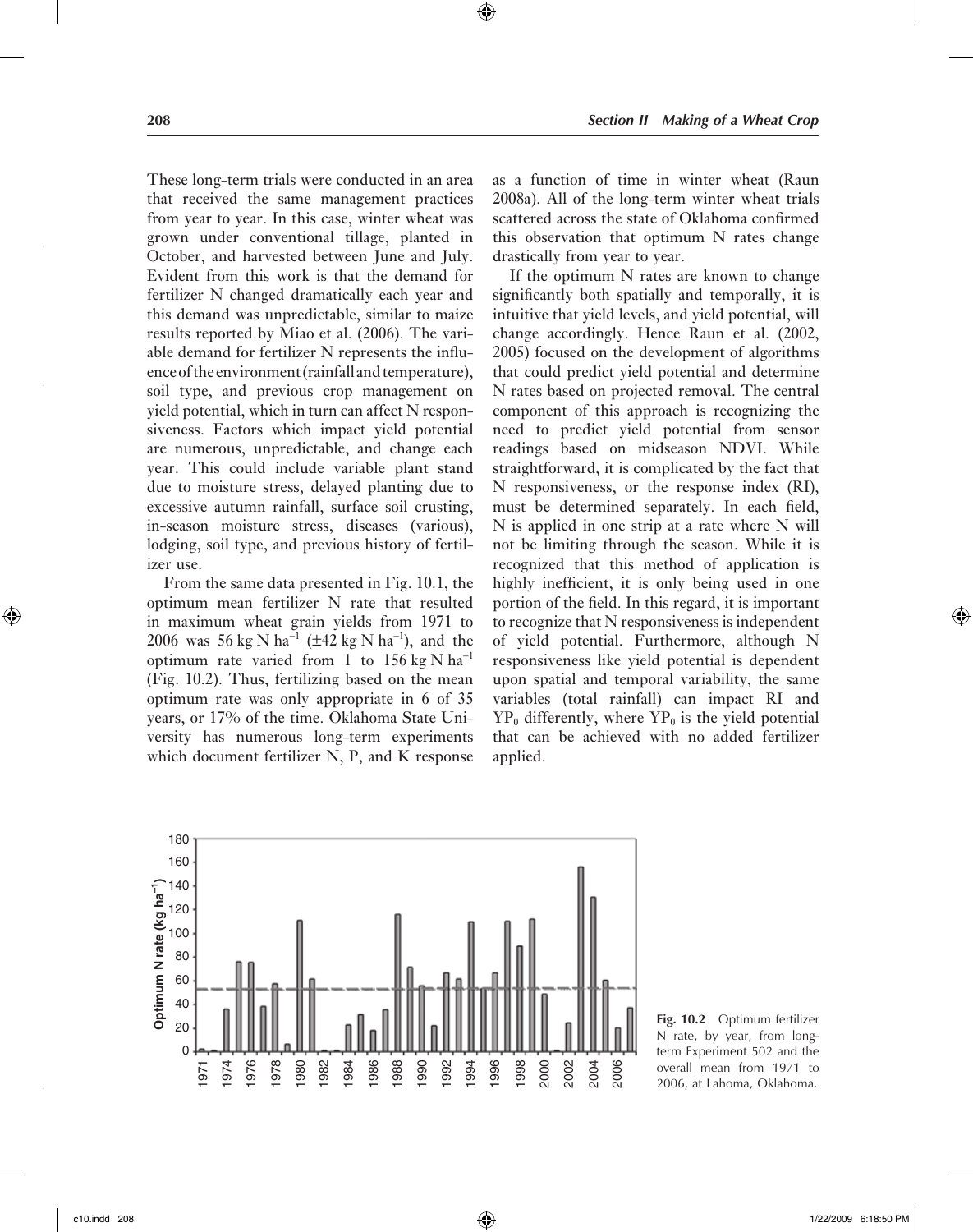⊕

## **NUTRIENT DEFICIENCIES OTHER THAN N**

Where N is available, a costly mistake that can be made is applying this precious resource when it is not needed, or when yield response is limited by something else. On-farm trials that clearly target yield response as a result of the application of one factor while holding all others in nonlimiting amounts is an especially useful research and extension tool. Elimination of other confounding effects, including soil pH, soil test P, K, S, and/or micronutrients can be easily detected from comprehensive laboratory analyses. Submitting a surface  $(0-15 \text{ or } 0-30 \text{ cm})$  soil sample for routine and/or comprehensive analysis is always recommended to eliminate the possible needs and/or correction of a deficiency or toxicity of another element. Soil testing to a certain extent is very much a scalable technology that historically has been underutilized, and as such, underappreciated.

The experimental method requires that we do our best to remove the influence of all possible factors, excluding the variable of interest. Thus, a N-rate experiment on P-deficient soils requires that we apply a sufficient rate of P so that P is not limiting. In this same light, we cannot recommend a N application in a low-vigor area of the field that may actually be P-deficient. The lowvigor area could also be low in soil organic matter, or it may have a shallow A-horizon, or low pH, or one of a host of other yield constraints. Similarly, in portions of the field that exhibit high vigor without some kind of reference, it would be difficult to discern the maximum level of vigor if N was moderately limiting at that end of the spectrum. The only way to know is to have a reference strip for N response.

## **PREDICTION OF YIELD POTENTIAL**

Nitrogen fertilizer is critical for plant growth and grain yield of cereal crops, of which maize, wheat, and rice are the principal crops grown in the world. It has been very difficult to optimize the application of nitrogen fertilizer because it is

rapidly transformed in soils and, when in the  $NO<sub>3</sub>-N$  form, is highly mobile. Nitrogen fertilizer is also relatively expensive because of the high energy costs associated with its manufacture. Because N is critical for the production of cereal grains, farmers may resort to one of two extreme N application strategies: (i) apply N fertilizer in excess when sufficient fertilizer is available and cost is not excessive or (ii) apply little or none if only limited amounts of N are available and costs are high. In either case, there is no inexpensive scientifically based device or management system available for use by farmers to determine nitrogen fertilizer rates. Examining the evolving science and technology for managing N fertilizer and how it can be delivered to a range of environments and production systems reveals that midseason sensing technologies will likely play a role. This is especially evident in Fig. 10.1, where the mean yields from the fertilized plots  $(112 \text{ kg N ha}^{-1})$  varied from  $1,500$  to  $6,000$  kg ha<sup>-1</sup>. The mean yield of the fertilized plots and unfertilized plots was  $2,862 \pm 860$  and  $1,720 \pm 517$  kg ha<sup>-1</sup>, respectively, over this 35-year period. Using these numbers, the range in grain produced per kilogram of N applied was 13.4–53.5 kg. The common rule for winter wheat  $(2 lb N per bushel of wheat you$ hope to grow) translates to 30.0 kg grain per kilogram of N. Clearly, the demand for  $N$  is a function of yield potential, and that is known to change considerably by year and by field.

Focusing on the ability to predict grain yield midway through the growing season will become increasingly more important as we strive to match N fertilizer needs with final removal (Raun et al., 2001). Before proceeding, is it possible to predict yield potential in the middle of the growing season? Early work by Raun et al. (2001) showed that winter wheat grain yield potential could be predicted using multiple NDVI sensor readings collected midseason. This same approach was later modified to use one NDVI sensor reading, adjusted for the number of days from planting to sensing (Raun et al., 2005). The in-season estimated yield (INSEY) was successful in predicting yield potential when evaluated across 30 locations and 6 years. Other researchers have attempted to predict wheat yield potential, but the procedures

⊕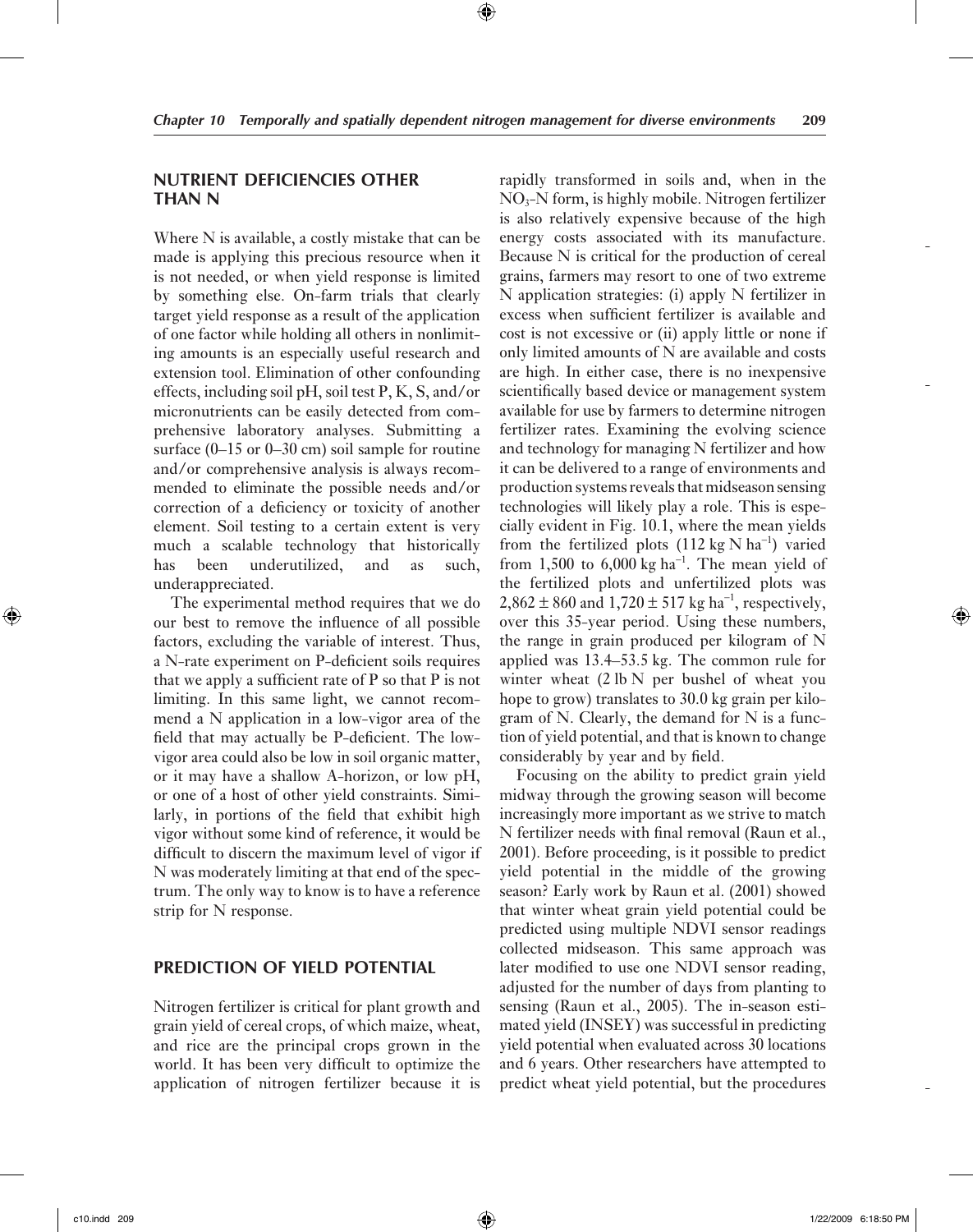require complicated stochastic methods using data collected from previous harvests (Brooks et al., 2001).

## **PREDICTION OF N RESPONSIVENESS INDEPENDENT OF YIELD POTENTIAL**

Yield prediction is but part of the process when arriving at an optimal fertilizer N rate. As noted earlier the crop's response to N fertilizer changes radically from year to year as a function of the rate of conversion of organic N to inorganic N (Johnson and Raun 2003), as well as from field to field as a function of soil type and previous management. Furthermore, the same NDVI sensors used to predict wheat grain yield potential can also be used on the NRS and the area surrounding the NRS (hereafter termed *farmer practice*) to predict N responsiveness, or what is termed the response index (RI, estimated as NDVI collected from the NRS divided by NDVI from the farmer practice) (Mullen et al., 2003). Mullen et al. (2003) showed that the RI from NDVI readings  $(RI<sub>NDVI</sub>)$  was highly correlated with final grain yield in the NRS divided by final grain yield in the farmer practice, or the harvest response index (RIharvest). This positive and strong relationship confirmed that N responsiveness could be predicted across a wide range of yield levels from midseason indirect measurements, such as NDVI.

Once it was recognized that crop response to N fertilizer could be predicted from early-season sensor readings, this agronomic component was combined with yield potential at no additional N  $(YP_0)$  (Raun et al., 2001) to estimate crop yield with sufficient N,  $YP_N$  (Raun et al., 2005). The fundamental relationship was  $YP_0 \times RI = YP_N$ . By estimating the amount of N taken up by the crop (yield potential if fertilized,  $YP_N$ , and yield potential without added fertilizer,  $YP_0$ ), the deficit or added amount needed to achieve maximum or near-maximum yields was that amount of N required to produce the predicted difference in grain yield  $(YP_N-YP_0)$ . This calculation was further refined by accounting for the expected efficiency of the midseason N applied (usually between 0.5 and 0.7 based on agronomic data collected from a wide range of environments) and the maximum possible grain yield for each specific environment.

 $\bigcirc$ 

The improved midseason N management approaches have resulted in documented increases in NUE exceeding 15% (Raun et al., 2002). Extensive on-farm evaluation of the Sensor Based Nitrogen Rate Calculator for wheat and maize has shown a minimum increase in farmer revenue of  $$22.00$  ha<sup>-1</sup> when using the recommended N rate in wheat (Ortiz-Monasterio and Raun 2007), and over  $$40.00 \text{ ha}^{-1}$  in maize.

The majority of this work has focused on delivering improved N rates at the field scale where only temporal variability is addressed. However, spatial variability, as well as temporal variability, can be addressed with this methodology and is more profitable (Biermacher at al., 2006), but that requires increased investment in sensing equipment that can be adapted to virtually any fertilizer applicator for midseason fertilizer application in cereals (NTech Industries, www.ntechindustries. com). Their systems employ the algorithm  $YP_0 \times$  $RI = YP<sub>N</sub>$  as discussed earlier in this section, and they too have delivered increased farmer profit using this approach for winter wheat, spring wheat, and maize.

The combined knowledge of fluctuating yield levels spatially within a field and changes in additional N availability from one year to the next demands that a N application rate be determined midway through the crop season. This, coupled with knowledge of plant stands and vigor obtained from early season growth, provides an accurate method of applying a judicious fertilizer rate.

## **MIDSEASON N APPLICATIONS CAN RESULT IN MAXIMUM YIELDS**

Provided N is applied later, early-season N stress seldom results in decreased grain yield in winter wheat or spring wheat. Thus, midseason N applications are much more efficient, and as a result of this improved efficiency, lower amounts of N are required relative to a preplant N application to produce the same level of yield (Morris et al.,

⊕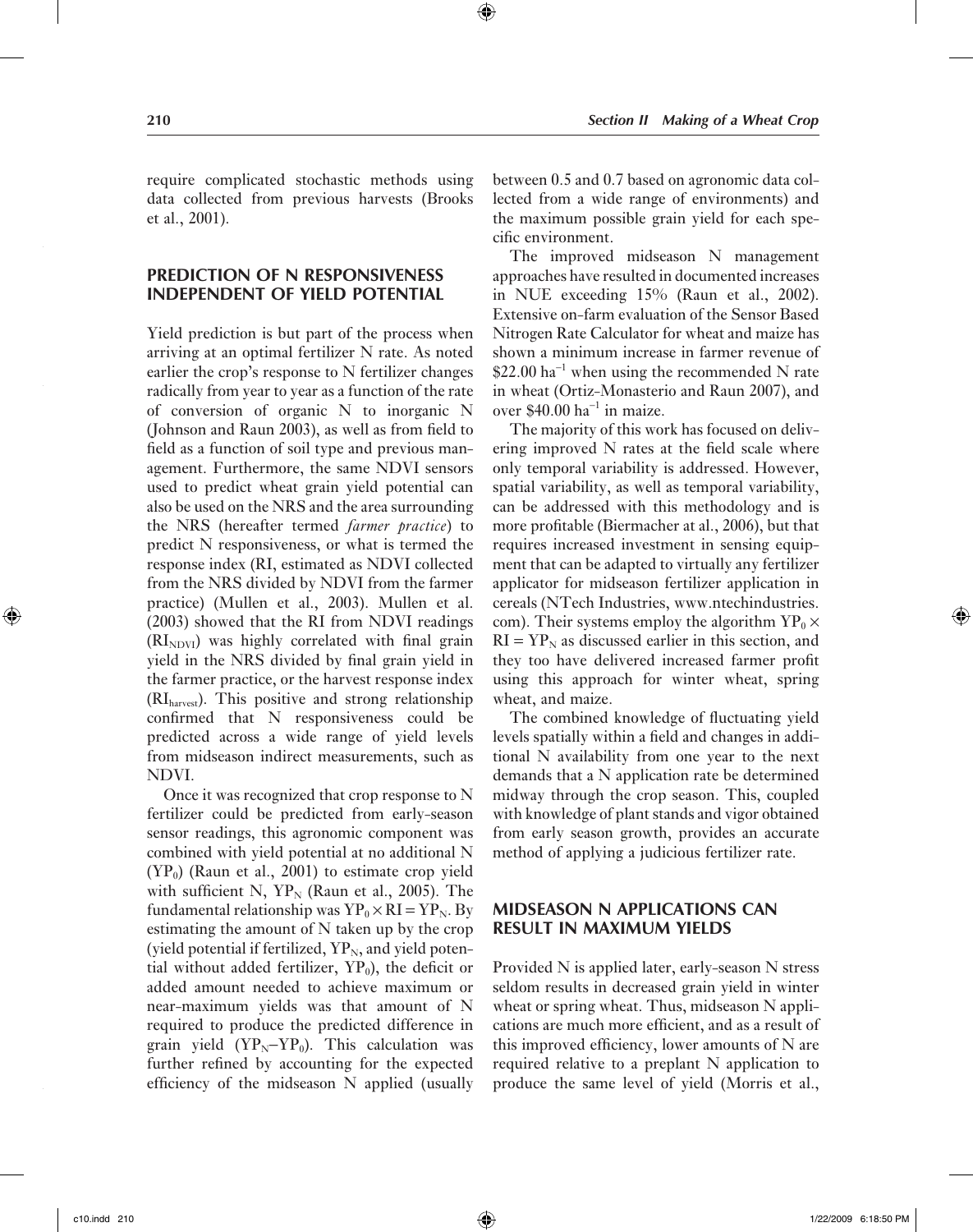$\bigcirc$ 

2006). In winter wheat, the life cycle from planting to harvest can exceed 240 days. Unlike spring wheat and hybrid maize production cycles that seldom exceed 110 days (planting to physiological maturity), the growth cycle of winter wheat is long enough that corrections can be made inseason, if a deficiency exists. Raun et al. (2002) showed that N applications delayed until Feekes growth stage 5 (Large 1954) could still result in maximum or near-maximum grain yields over four sites and two years in winter wheat. It is important to note differences between wheat and maize, since maize will remove almost double the amount of total N in the grain in one-half the time. Because of the shorter growth cycle and increased total N uptake, getting behind early in the growth cycle of maize can lead to decreased grain yields even if additional N is applied (Varvel et al., 1997). In addition, wheat can better recover than maize from midseason N applications because wheat can produce later tillers to compensate, whereas maize cannot set additional ears.

# **DETERMINATION OF MIDSEASON N RATE**

The response to fertilizer N is dependent on the supply of nonfertilizer N (e.g., mineralized from soil organic matter, deposited in rainfall) in any given year. This is attributed to the extensive differences in annual rainfall and temperature and associated change in crop need (temporal variability), which directly influences how much nonfertilizer N is used by the crop.

The NRS, where N is not limiting, defines the sensor NDVI value at which N fertilizer is no longer limited. The highest NDVI measurement along the NRS can be used to calculate the maximum potential yield. Thus when N is not limiting for the year of measurement,  $YP<sub>max</sub>$  is the maximum yield that can be expected within the most productive area in a field.

Three equations are used to calculate N fertilizer rates. Yield potential or  $YP_0$  (Mg ha<sup>-1</sup>) in winter wheat can be calculated directly by equation 10.1, where INSEY equals NDVI divided by

the number of days from planting to sensing in which growing degree day values are positive  $[GDD = (T_{min} + T_{max})/2 - 4.4 °C]$ :

$$
YP_0 = 0.590e^{258.21NSEY}
$$
 (10.1)

In spring wheat, INSEY is equal to NDVI divided by the number of days from planting to sensing, since with few exceptions all days in the spring wheat cycle will have a positive value for GDD. For winter wheat, many days may occur in which the mean temperature does not exceed 4.4 ºC, and as such there is no plant growth. Parameters for equation 10.1 are crop-specific (e.g., winter wheat, spring wheat) and are published at http://www.nue.okstate. The following equations predict the potential yield with additional N fertilizer, or  $YP_N$ , for two sets of conditions:

$$
YP_N = YP_0 \times RI_{NDVI}
$$
,  
if NDVI<sub>FieldRate</sub>  $\geq 0.25$  and  $YP_N < YP_{max}$  (10.2)

or

$$
YP_N = YP_{\text{max}}, \quad \text{if } YP_0 \times PI_{\text{NDVI}} \leq YP_{\text{max}}
$$

Our observations over several years indicate that values of NDVI < 0.25 occur on bare soil or on soil with wheat stands so poor at Feekes growth stage 5 that they will not produce appreciable yields. The second set of conditions for  $YP_N$  simply state that  $YP_N$  cannot exceed  $YP<sub>MAX</sub>$ , where  $YP<sub>MAX</sub>$  is an agronomic optimum identified by farmers and scientists in specific regions.

For wheat, the top-dress N requirement can then be calculated by:

$$
R = 2.39 \, (YP_N - YP0) / \eta \tag{10.3}
$$

in which  $R$  is the N application rate in kg ha<sup>-1</sup>, 2.39 is the percentage N contained in wheat grain, and  $\eta$  is the expected efficiency from top-dress N application, generally between 0.5 and 0.7. This expected use-efficiency can vary widely, but should fall within this range for midseason N applications based on our observations.

⊕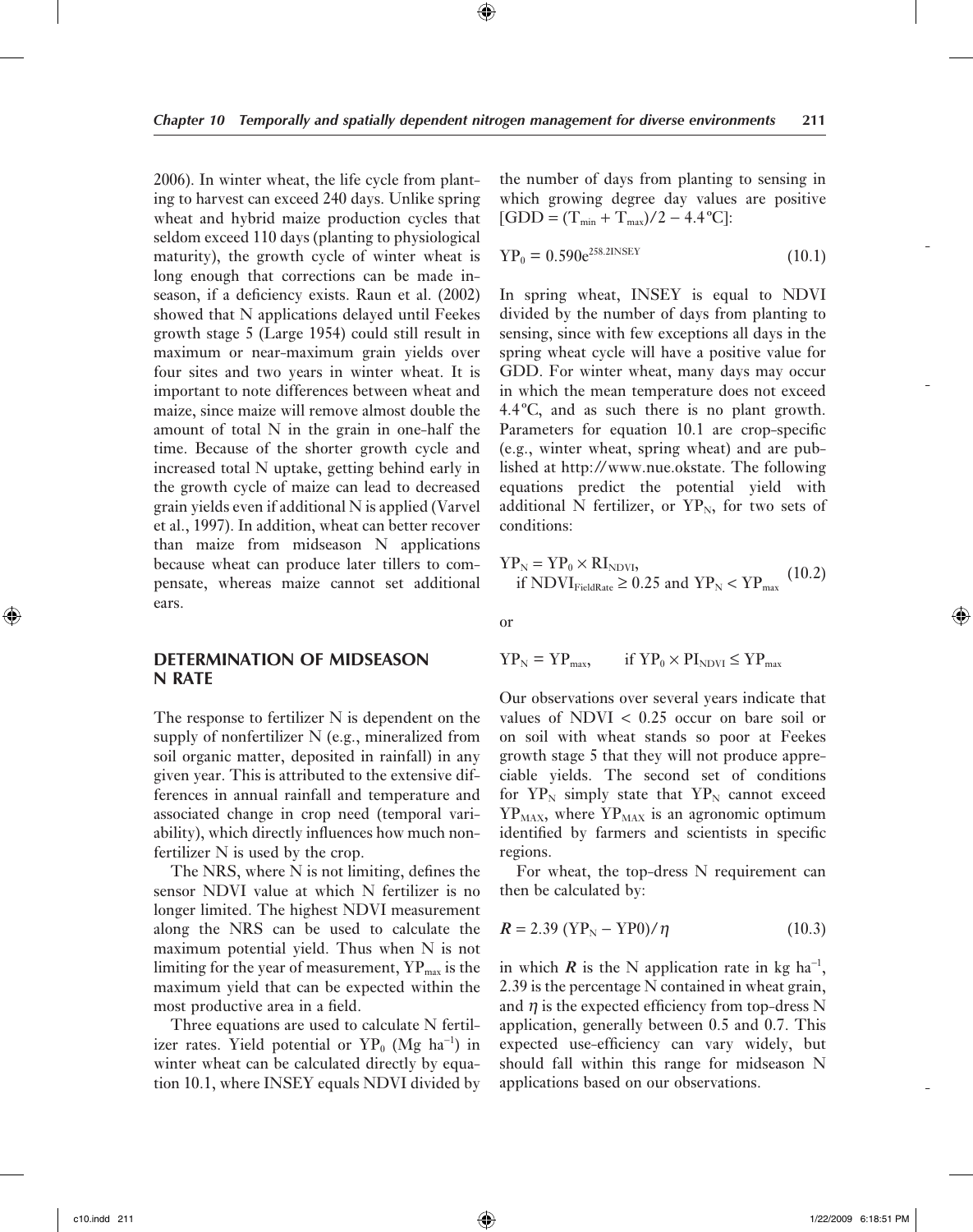# **"RAMP" METHOD OF DETERMINING MIDSEASON N RATE**

The GreenSeeker NDVI sensor system has shown promise to farmers in the developed world for predicting yield and N responsiveness, and ultimately for providing a refined midseason fertilizer N rate. However, simplified technology may be more affordable in the developing world or for smaller-scale developed world farmers. As a result, we developed the ramp calibration strip approach that can be used to decipher midseason fertilizer N rates, in much the same fashion, but which does not require the more sophisticated sensor currently used. Similar to the approach described in the previous section, this methodology assumes that waiting until midseason to apply up to one-half of the required N fertilizer can result in maximum or near-maximum yields. The RCS applicator that we developed applies 16 incremental N rates at 3- to 6-m intervals over a total distance of 45–90 m (number of rates, intervals, and distances can be adjusted depending on the crop and other conditions) (Raun et al., 2008). Because the RCS is superimposed on the farmer preplant N practice, producers can observe plant responsiveness over the range of rates to determine the optimum top-dress N rate. Whether determined visually or with simplified activereflectance-based sensors, the point where midseason visual growth differences no longer exist is the appropriate top-dress N rate. Where adequate but not excessive preplant N is available, the ramp interpolated rate provides a direct method to determine how much midseason N should be applied to achieve the maximum yields based on growth response evidenced within the RCS.

 $\bigcirc$ 

This approach has now been extensively adopted, and several farmers have ingeniously developed their own versions of the RCS with differing ranges in N rates, widths, and methods of application, depending on their production system, form of tillage, and crop being grown. For each of these variants on the RCS, methodology descriptions on how to build them are reported by Raun (2008b).

For the winter wheat example in Color Plate 24 (taken near Feekes growth stage 5), the RCS top-dress rate would have been near  $80 \text{ kg N ha}^{-1}$ , the point where total biomass was maximized. Where adequate but not excessive preplant N is available, the RCS interpolated rate (Fig. 10.3) provides an applied method to determine how much midseason N should be applied to achieve the maximum yields based on growth response evidenced within the RCS. This type of response is typical and one that can be deciphered either visually or using a hand-held Greenseeker NDVI sensor. As visualized in Color Plate 24 and plotted in Fig. 10.3, it is important to note that the response curves will take on a wide range of forms, and all are highly dependent on temporal vari-



**Fig. 10.3** Typical optical sensor measurements from a N-calibration ramp as a function of N application rate. Curves from this graph, adjusted for improvements in N uptake efficiencies realized by mid-growing-season application of N, can be used to determine optimum N application.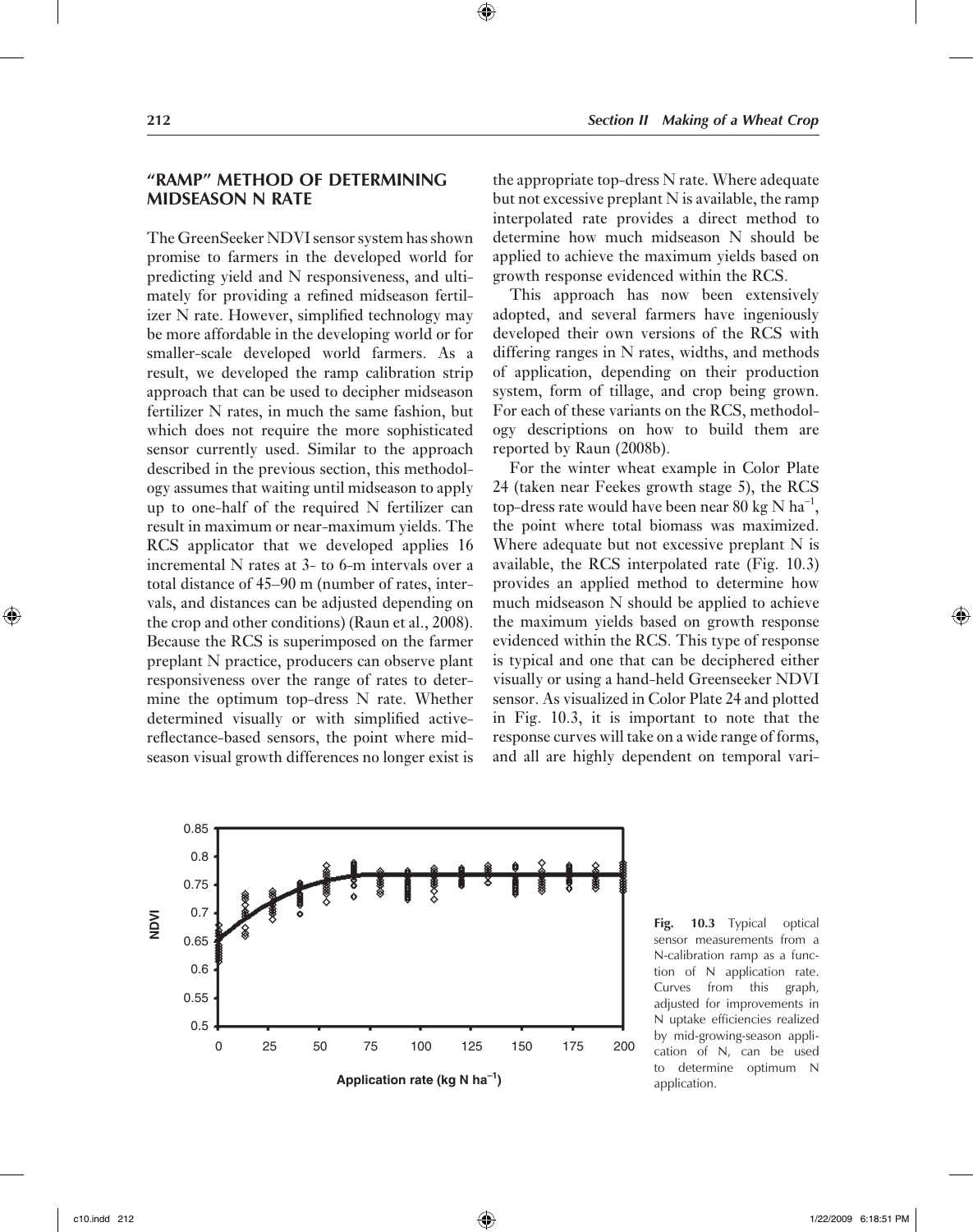⊕

ability. Likewise, the optimum N rate determined from visual or sensor interpretation of the RCS varies accordingly, thus requiring that N rates be adjusted each year accordingly.

## **FUTURE PERSPECTIVES**

There are still many unanswered needs relating to improved N management in cereals. The most important is generating improved yieldprediction equations for midseason N applications. Current work is tailored at using soil-profile moisture in addition to NDVI values to refine yield estimates, and that is certainly appropriate in rainfed environments where moisture is often limiting. If yield potential can be predicted, nutrient removal can be easily estimated by multiplication with known grain and straw N concentrations. Basing ensuing fertilizer N rates on projected removal is logical. Also, added work is needed to tailor N applications to the growth stage where N assimilation is the greatest. Applying N at the exact time when N demand is the greatest will likely provide a significant boost in resultant NUE.

## **REFERENCES**

- Alexandratos, N. (ed.) 1995. World agriculture: Towards 2010, an FAO study. FAO and John Wiley & Sons, West Sussex, England.
- Andraski, T.W., L.G. Bundy, and K.R. Brye. 2000. Crop management and corn nitrogen rate effects on nitrate leaching. J. Environ. Qual. 29:1095–1103.
- Babcock, B.A. 1992. The effects of uncertainty on optimal nitrogen applications. Rev. Agric. Econ. 14:271–280.
- Biermacher, J.T., F.M. Epplin, B.W. Brorsen, J.B. Solie, and W.R. Raun. 2006. Maximum benefit of a precise nitrogen application system for wheat. Precision Agric. 7:193–204.
- Brooks, R.J., M.A. Semenov, and P.D. Jamieson. 2001. Simplifying Sirius: Sensitivity analysis and development of a meta-model for wheat yield prediction. Eur. J. Agron. 14:43–60.
- Bundy, L.G., and T.W., Andraski. 1995. Soil yield potential effects on performance of soil nitrogen tests. J. Prod. Agric. 8:561–568.
- Cerrato, M.E., and A.M. Blackmer. 1991. Relationship between leaf nitrogen concentrations and the nitrogen status of corn. J. Prod. Agric. 4:525–531.
- Ferguson, R.B., G.W. Hergert, J.S. Schepers, C.A. Gotway, J.E. Cahoon, and T.A. Peterson. 2002. Site-specific nitrogen management of irrigated maize: Yield and soil residual nitrate effects. Soil Sci. Soc. Am. J. 66:544–553.
- Ferguson, R.B., J.S. Schepers, G.W. Hergert, and R.D. Lohry. 1991. Corn uptake and soil accumulation of nitrogen: Management and hybrid effects. Soil Sci. Soc. Am. J. 55:875–880.
- Food and Agriculture Organization. 2007. FAOSTAT: Agricultural production [Online]. Available at http://faostat. fao.org (verified 19 Feb. 2008).
- Johnson, G.V., and W.R. Raun. 2003. Nitrogen response index as a guide to fertilizer management. J. Plant Nutr. 26:249–262.
- Large, E.C. 1954. Growth stages in cereals: Illustration of the Feekes Scale. Plant Pathol. 3:128–129.
- Lobell, D.B., J.I. Ortiz-Monasterio, and G.P. Asner. 2004. Relative importance of soil and climate variability for nitrogen management in irrigated wheat. Field Crops Res. 87:155–165.
- Mahler, R.L., F.E. Koehler, and L.K. Lutcher. 1994. Nitrogen source, timing of application, and placement: Effects on winter production. Agron. J. 86:637–642.
- Malakoff, D. 1998. Death by suffocation in the Gulf of Mexico. Science 281:190–192.
- Miao, Y., D.J. Mulla, P.C. Robert, and J.A. Hernandez. 2006. Within-field variation in corn yield and grain quality responses to nitrogen fertilization and hybrid selection. Agron. J. 98:129–140.
- Moges, S.M., W.R. Raun, R.W. Mullen, K.W. Freeman, G.V. Johnson, and J.B. Solie. 2004. Evaluation of green, red and near infrared bands for predicting winter wheat biomass, nitrogen uptake, and final grain yield. J. Plant Nutr. 27:1431–1414.
- Morris, K.B., K.L. Martin, K.W. Freeman, R.K. Teal, D.B. Arnall, K. Desta, W.R. Raun, and J.B. Solie. 2006. Midseason recovery to nitrogen stress in winter wheat. J. Plant Nutr. 29:727–745.
- Mullen, R.W., K.W. Freeman, W.R. Raun, G.V. Johnson, M.L. Stone, and J.B. Solie. 2003. Identifying an in-season response index and the potential to increase wheat yield with nitrogen. Agron. J. 95:347–351.
- Ortiz-Monasterio, J.I., and W. Raun. 2007. Reduced nitrogen for improved farm income for irrigated spring wheat in the Yaqui Valley, Mexico, using sensor based nitrogen management. J. Agric. Sci. 145:1–8.
- Randall, G.W., J.A. Vetsch, and J.R. Huffman. 2003. Corn production on a subsurface-drained Mollisol as affected by time of nitrogen application and nitrapyrin. Agron. J. 95:1213–1219.
- Raun, W.R. 2008a. Long-term soil fertility experiments at Oklahoma State University [Online]. Available at http://www.nue.okstate.edu/Long\_Term\_Experiments. htm (verified 18 Feb. 2008).
- Raun, W.R. 2008b. Predicting the potential response to applied N [Online]. Available at http://www.nue.okstate. edu/Index\_RI.htm (verified 19 Feb. 2008).
- Raun, W.R., and G.V. Johnson. 1999. Improving nitrogen use efficiency for cereal production. Agron. J. 91:357– 363.